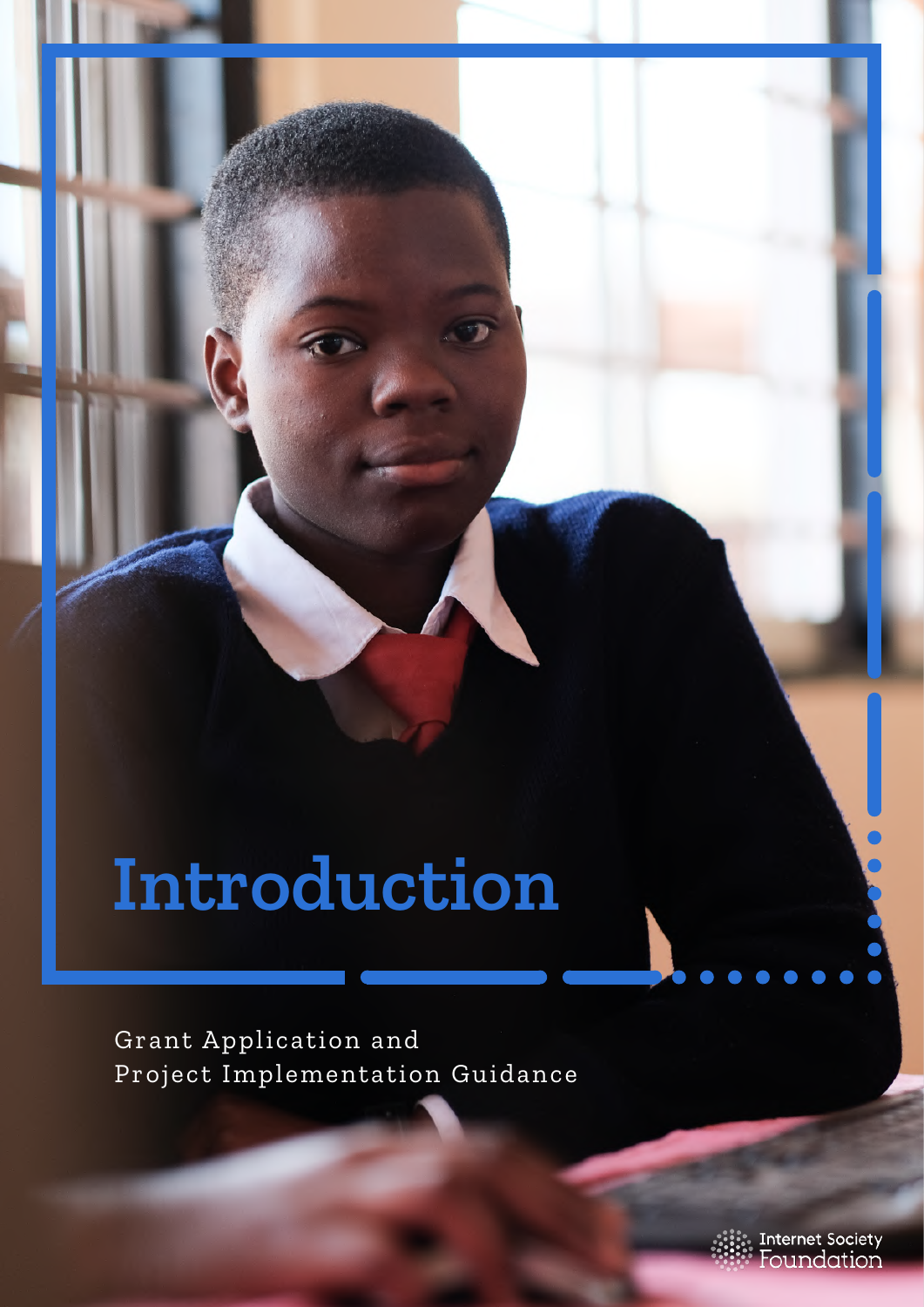The Internet Society Foundation (the Foundation) is committed to supporting all organizations interested in applying for funding with resources to strengthen grant applications. We have therefore put together this guidance to help you think about not only the details of your project but also the impact of your project. You will see there is an emphasis on monitoring, evaluation, and learning (MEL) in these trainings as well as a wide array of other topics.

While it's likely that you – as an Internet Society Foundation Grant Applicant – have heard the words monitoring, evaluation, and learning (MEL) before, this guidance works to provide all applicants with a standard level of information about what MEL vocabulary and techniques mean in principle and practice, according to the Foundation.

The following monitoring, evaluation, and learning (MEL) modules are intended to support your grant application by providing guidance and best practices to strengthen your proposal and prepare you for setting indicators, tracking progress, gathering feedback, capturing successes, and reporting on your outcomes in projects funded by the Foundation.

#### **Adam the Grant Applicant from Sri Lanka**

I am looking for funding for a project in Sri Lanka supporting women in technology. I want to apply for a grant with the Foundation. I want it to be successful. How do I build a strong proposal?



# **Introduction of personas**

#### Disclaimer

Following this guidance does not, by any means, guarantee that you will be awarded funding. The intent of the modules is to provide resources in order to ensure that all applicants have a baseline set of resources to utilize – good MEL practices improve the chances of lasting impact in all of your areas of work, so we hope this guidance can be useful for you beyond your current grant application.

#### **Mariam the ISOC Foundation MEL Expert**

The best way to build a strong grant application is to follow monitoring, evaluation, and learning (MEL) principles. It may seem like it takes a lot of work but thinking through the logic and design before you draft the details of the project (and thus your grant application) will vastly improve the end product. The Foundation strongly encourages taking this path and I'm here to guide you along the way.

These modules will introduce you to principles and tools of monitoring, evaluation, and learning (MEL.) If you work your way through them, you will have a stronger grant application, plus you will know how to increase the chances of lasting impact in your ongoing projects, too!

To get going, let's start with the basics…

## **Introduction**

To provide real-life examples to the sometimes-abstract-sounding concepts in this training, there are two personas that will serve as guides. Adam is a Grant Applicant from Sri Lanka who is interested in applying for Foundation funding for a specific project. Mariam is a Monitoring, Evaluation, and Learning (MEL) Expert that represents the Foundation.

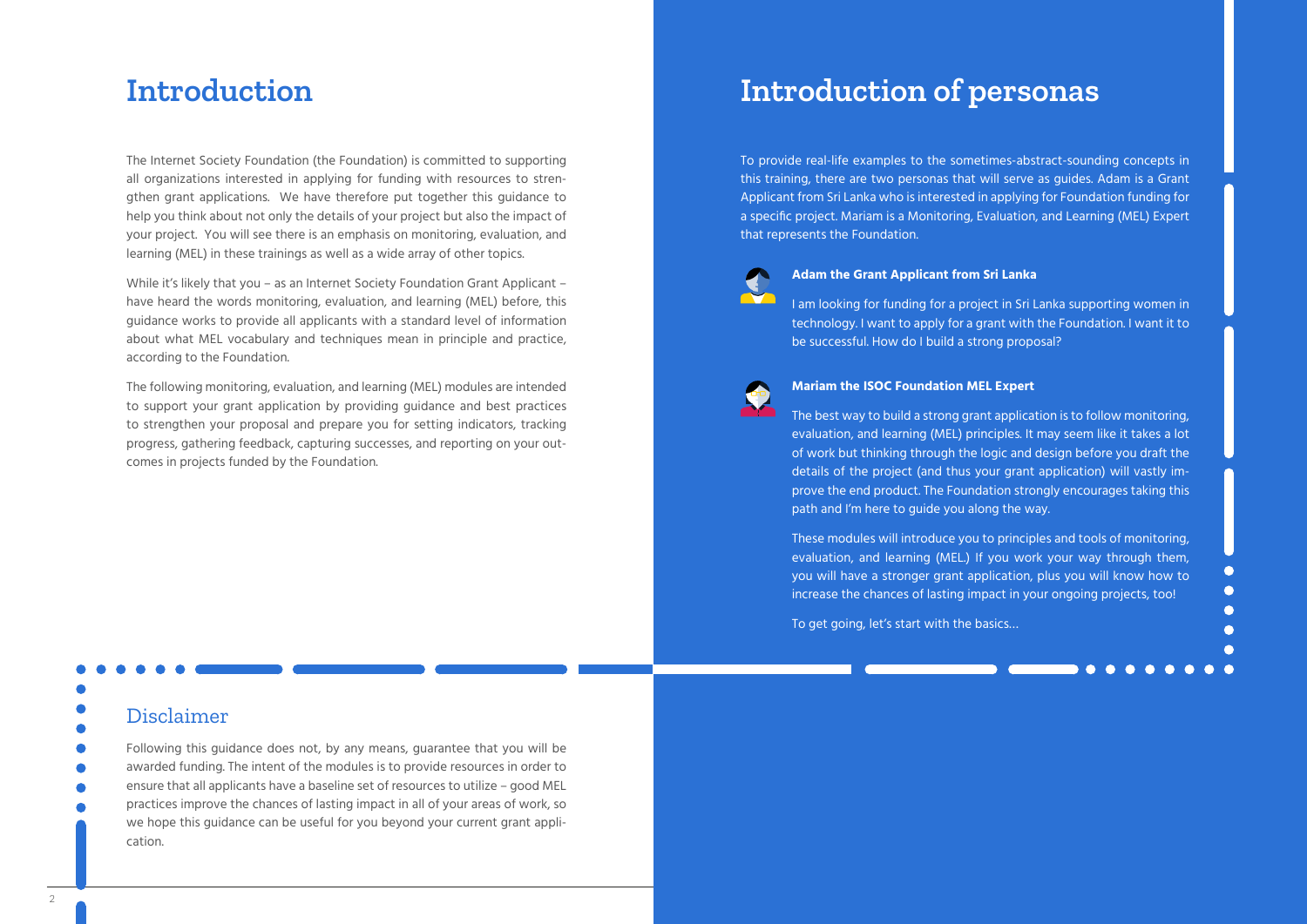# **Why is Monitoring, Evaluation, and Learning (MEL) important?**

### To measure impact

Impact, as the Foundation defines it, is the positive influence of activities on the community the project is serving. Remember the overarching goal of the Foundation is to positively impact humanity through an open, globally connected, secure, and trustworthy Internet for all.

When designing a grant application, it is therefore important to be clear on what changes you envision (see "**[theory of change](https://www.isocfoundation.org/resources/grant-application-guidance/module-1-design-your-project/)**" section), and how you intend to measure whether your project is on the right track to achieve these changes. And remember: Impact can only be measured over time.



**Adam:** "Impact can be anything that is a significant improvement on a social problem," right? Does my project have to have a specific kind of impact to be considered by the Foundation?

**Mariam:** Yes, you've defined impact well. It really is all about making change – and in the case of the work you are doing with the Foundation – we want to see positive change. We want to see the investment in your community make a true difference. All Foundation Programme Funding Areas present opportunities to positively impact lives throughout the world. We are therefore expecting all of our grantees to be thinking about this regardless of what type of grant you are interested in: a Chapter or SIG Grant, funding for the Strengthening Communities / Improving Lives and Livelihoods (SCILLS), Research, Innovation or Disaster. More information on these programmes is shared below.

- ciety's Chapters and Special Interest Groups Beyond the Net.
- $\bullet$ (SCILLS)
- change and humanity.
- cing an Internet for all
- Initiatives that help to build resiliency to natural disasters  $\bullet$



### To contribute to the Foundation's programme areas

The Foundation is deeply committed to our grantees, we provide funding to design Internet-powered impactful and sustainable solutions to challenges faced by communities worldwide. Grants are available to non-profit charitable organizations and individuals in five programme areas:

With transparency and accountability at the heart of our work, and in partnership with other change makers, the Internet Society Foundation strives to positively impact humanity through an open, globally connected,

secure, and trustworthy Internet for all. around the world.

Because we believe the Internet transforms lives, we invest in efforts to accelerate that transformation, empowering people at every level of society

● Local and regional projects developed and implemented by the Internet So-

Initiatives that Strengthen Communities / Improve Lives and Livelihoods

Opportunities for research including, critical skills needed for engaging with the digital economy, improving the improving trustworthiness, security, global connectivity of the internet, and impact of the Global Internet on climate

Initiatives that demonstrate innovative techniques with the goal of advan-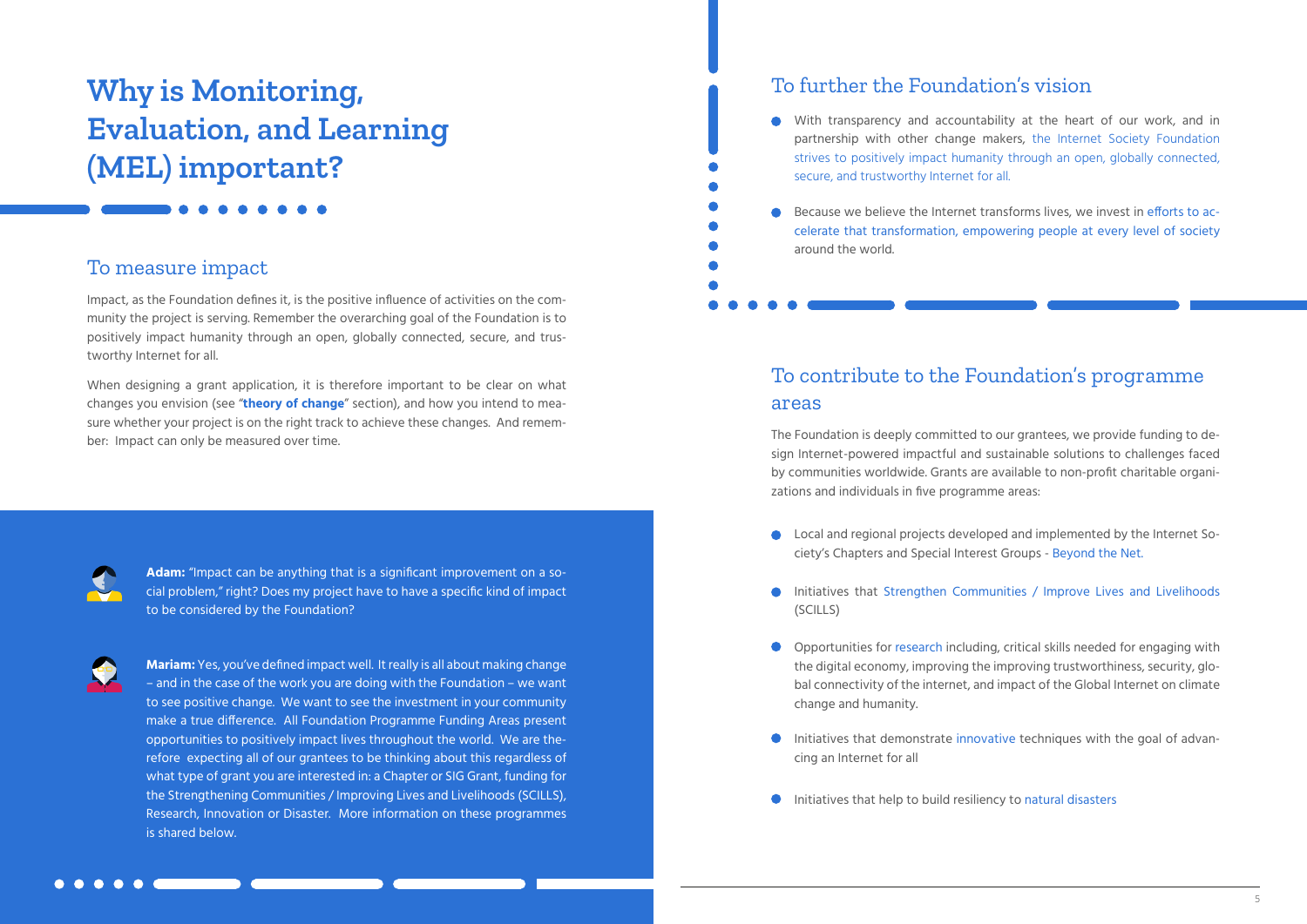

# **What does MEL mean to the Foundation?**

### Monitoring

Monitoring generally refers to the collection of results, information or analytics – what we refer to as data – about a particular initiative, event, or training to measure progress based on expectations (targets). Monitoring progress indicates whether your project is accomplishing its targets and helps you track trends and patterns. When you apply for a grant, it is important to show you have already considered how you will monitor the project, so the Foundation can see how likely you are to achieve your targets.

This guidance will include detailed information about how to set up a monitoring process for your project in the grant application phase as well as some helpful instructions for how to conduct monitoring throughout your project.



**Adam**: I'm planning a project that aims to enable more schoolgirls to start and succeed in careers in emerging internet technologies, such as the Internet of things (IoT). We're planning some trainings so they have better skills and knowledge relevant to the sector. So, what does that mean for me?



**Mariam**: You need to be clear at the outset what success would look like in **[Key Performance Indicators \(KPIs\)](https://www.isocfoundation.org/resources/grant-application-guidance/module-2-define-measurements-and-costs/)** and targets and how you would find evidence for it (**[data collection](https://www.isocfoundation.org/isoc-foundation_grant-application-guidance_annex_8_data-collection-techniques/)**). Specifically, you need to find ways of measuring skills and knowledge, for example through questionnaires or by observing the students completing a task.

Monitoring answers "what happened?"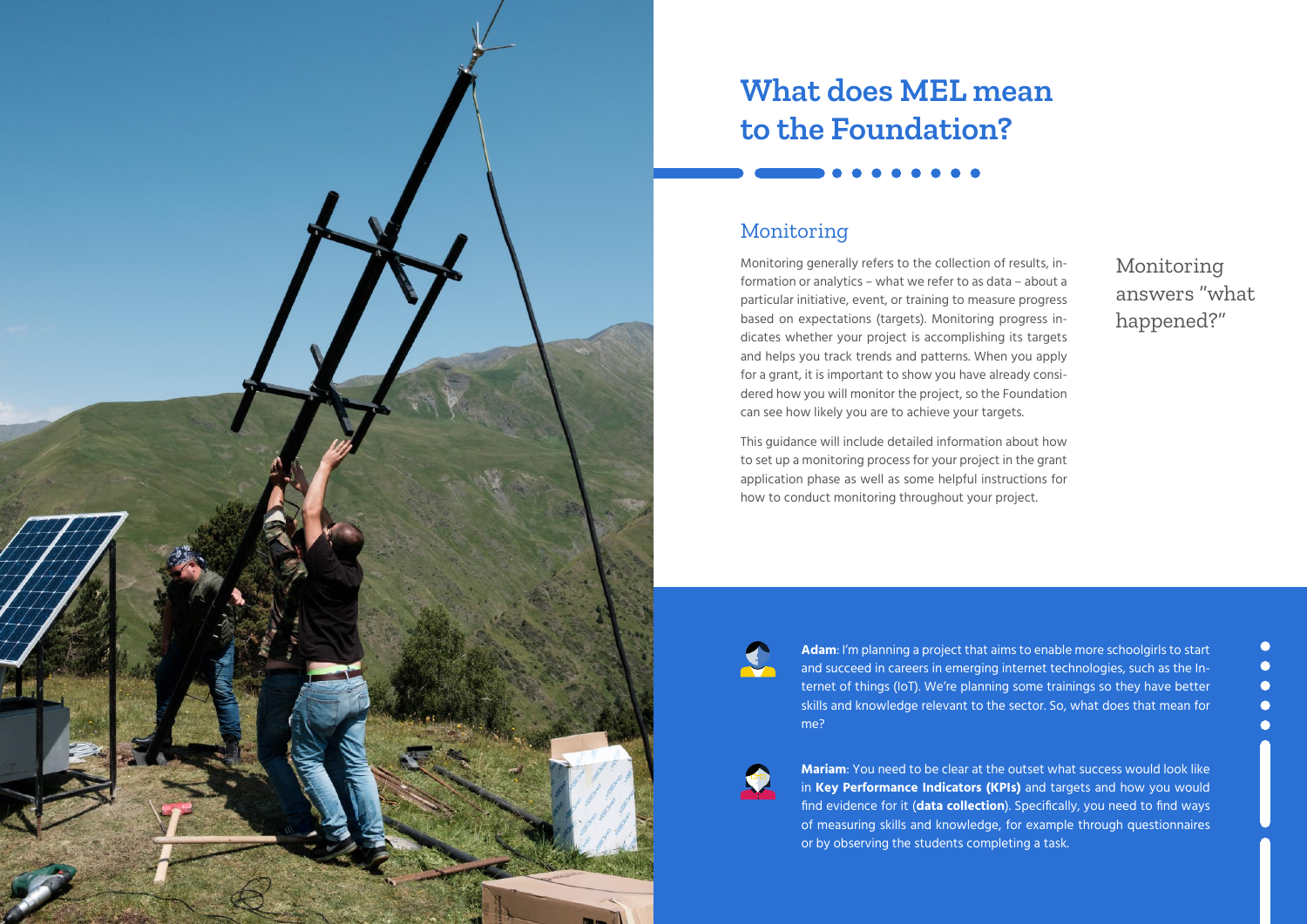**Adam**: This is great. Yes, we think it's very important to learn from our projects and deliver the highest possible impact. We're just never sure how to do that – how would we evaluate our project training schoolgirls in Sri Lanka?



**Mariam**: What is interesting to evaluate usually is whatever happened after your training was completed. I would recommend you do a mini workshop session with your team, where you look at questions like this:

- Are there indications of changes (in knowledge, skills, awareness, behavior)?
- Are there any differences or similarities between different groups of training participants?
- What kind of further information or training did the participants request? What can you learn about the problem and your project design based on that?
- More generally, what have you observed (that is supported by data) about the impact of your training on communities and stakeholders you are working with?

#### Evaluation

Evaluation is the process of making sense of your project data and using your monitoring to judge what is going well and what needs improvement. You can evaluate trends occurring over time and with certain topics. Evaluation provides helpful information first and foremost to you and your organization as well as to the Foundation, to further emphasize the importance of these types of projects and to more thoroughly understand and communicate the impact of the Foundation's programmes worldwide.





**[Download your Evaluation Reflection Session resource](https://www.isocfoundation.org/wp-content/uploads/2020/03/ISOC-Foundation_Grant-Application-Guidance_Annex_1_Reflection-session_Evaluation-Prompts.pdf)**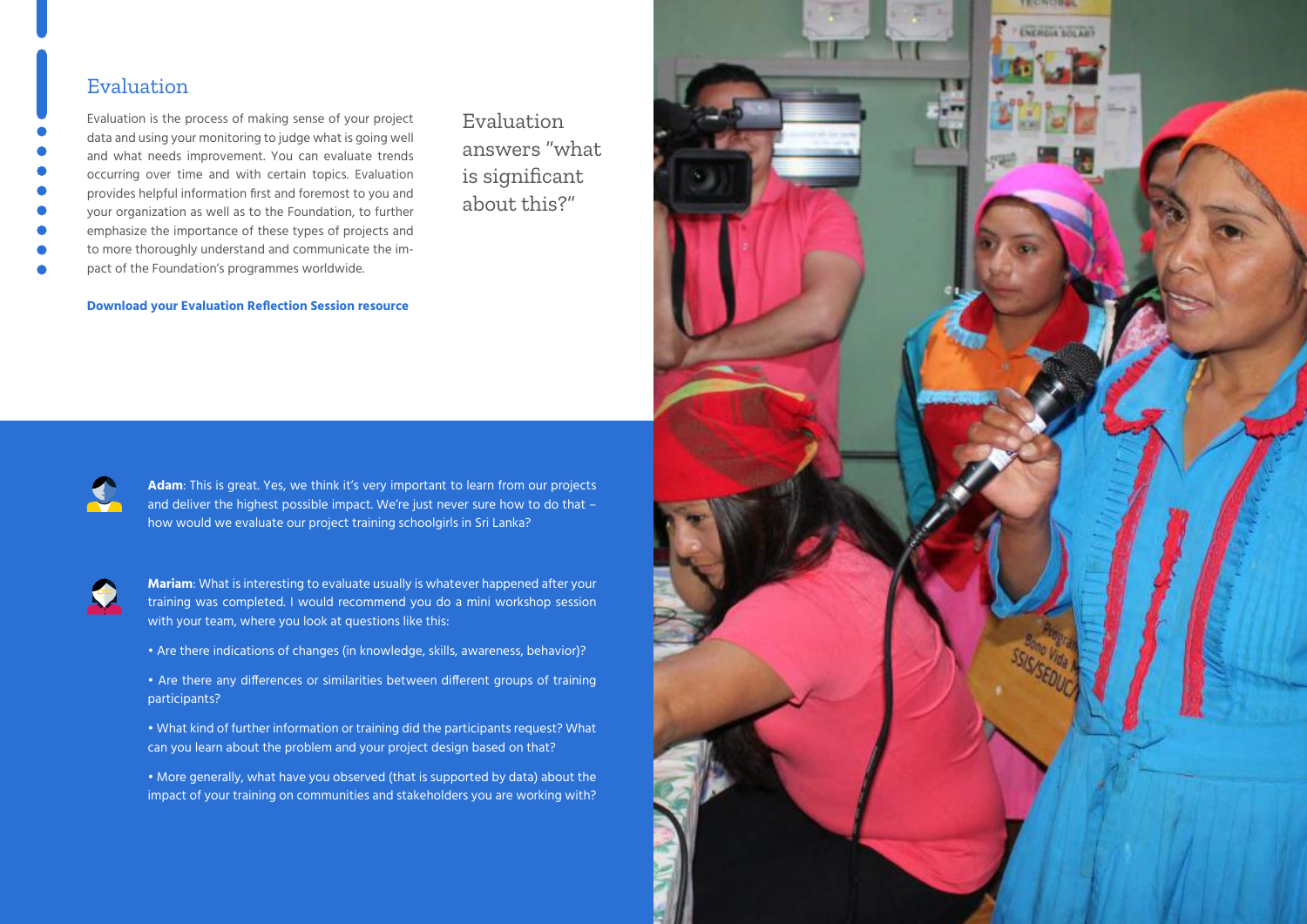### Learning

Based on your evaluation of the data collected, learning is the process to incorporate these findings to the project you are implementing and to better tailor your strategy to adapt to the needs of your partners and their communities. It can provide answers the question - what can we change or do better based on the new information we have?

Learning asks "what can we do differently?"



**Adam**: After a training we ran last year for schoolgirls on the Internet of Things (IoT) trends, two girls asked us to review their CVs as they were applying for internships. They said our training had given them the confidence to take this step!

**Mariam**: That's brilliant. How many girls participated in that training?



**Mariam**: What did the other 38 do?



**Mariam**: Here are some useful learning questions:

- What was different about the participants who did achieve the desired outcome (apply for internship) in comparison to those who didn't?
- What kinds of activities could we design for those girls who did not take the next step?
- Should we do activities with the parents, peers, or potential employers instead?

**Adam**: About 40.



**Adam**: They found it interesting but did not pursue that career path. One of them told me she was worried about the backlash she might receive as a girl in that sector.



Now that we've shared the introductory information to help you familiarize yourself with the purpose of this guidance and the monitoring, evaluation, and learning (MEL) definitions, it's time to get to work and apply it to your programme. Throughout this course, you will learn techniques and practices to integrate monitoring, evaluation, and learning (MEL) principles into the programme you want to seek funding for. In order to get the most benefit from the guidance, we recommend that you follow the steps one-by-one, in the order that they are listed.

### Note on Terminology

Throughout the training you will see yourselves – as applicants -- referred to as 'organization' as a catch-all term for any grant applicant. We recognize that you may identify as one of the following terms: an individual, an Internet Society Chapter, a Special Interest Group, or an organization, etc. Any of those titles fit within the term 'organization' for the purpose of this training. **[Download your Learning Reflection Session resource](https://www.isocfoundation.org/wp-content/uploads/2020/03/ISOC-Foundation_Grant-Application-Guidance_Annex_2_Reflection-session_Learning-Prompts.pdf)**